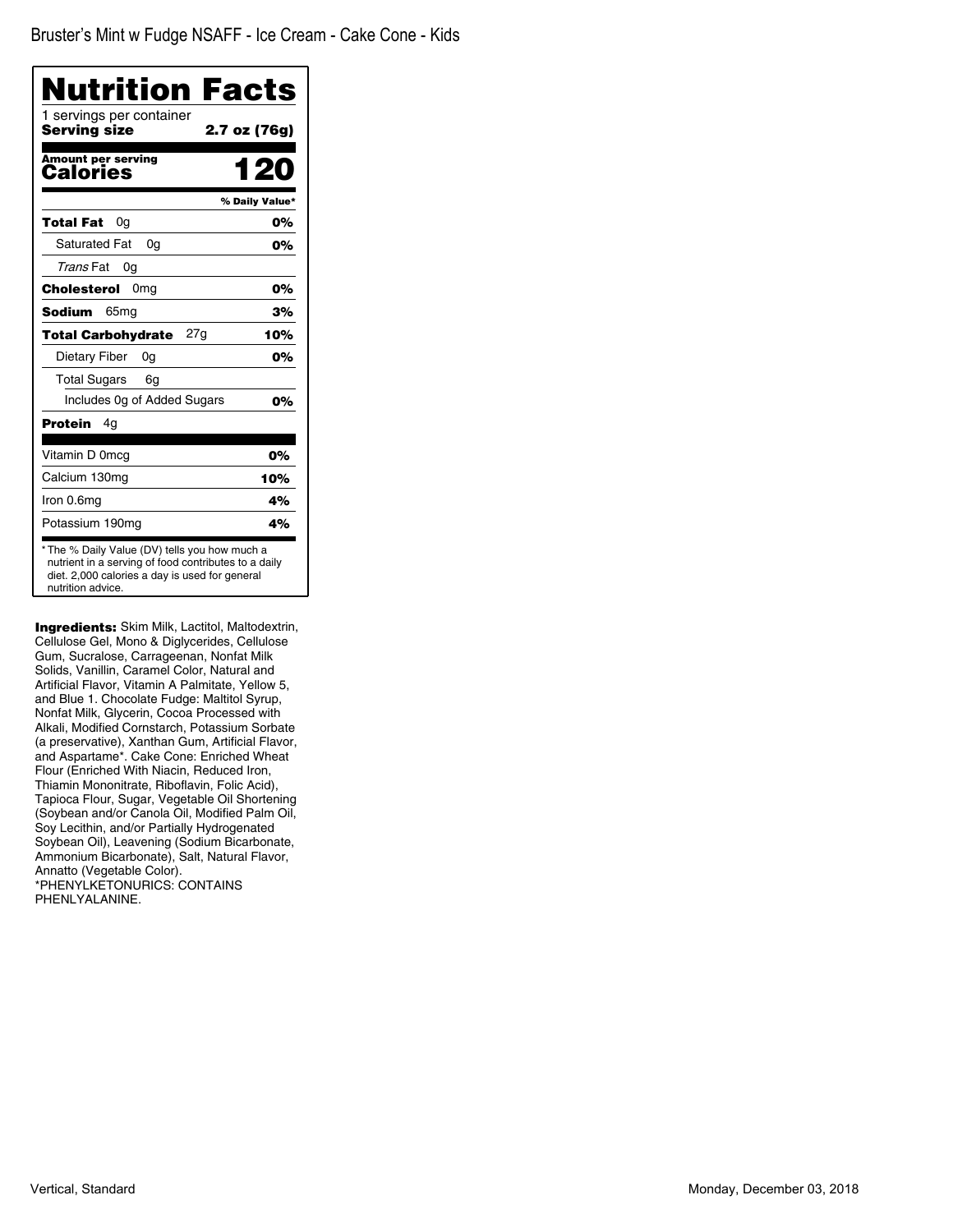| Nutrition Facts<br>1 servings per container |                |
|---------------------------------------------|----------------|
| Serving size                                | 5.2 oz (146g)  |
| <b>Amount per serving</b><br>Calories       | 23             |
|                                             | % Daily Value* |
| Total Fat<br>0a                             | 0%             |
| <b>Saturated Fat</b><br>0a                  | 0%             |
| Trans Fat<br>0g                             |                |
| <b>Cholesterol</b><br>0 <sub>mg</sub>       | 0%             |
| Sodium<br>120mg                             | 5%             |
| <b>Total Carbohydrate</b><br>48a            | 17%            |
| Dietary Fiber<br><1a                        | 4%             |
| <b>Total Sugars</b><br>11g                  |                |
| Includes Og of Added Sugars                 | 0%             |
| Protein<br>8g                               |                |
| Vitamin D 0mcg                              | 0%             |
| Calcium 270mg                               | 20%            |
| Iron 0.8mg                                  | 4%             |
| Potassium 370mg                             | 8%             |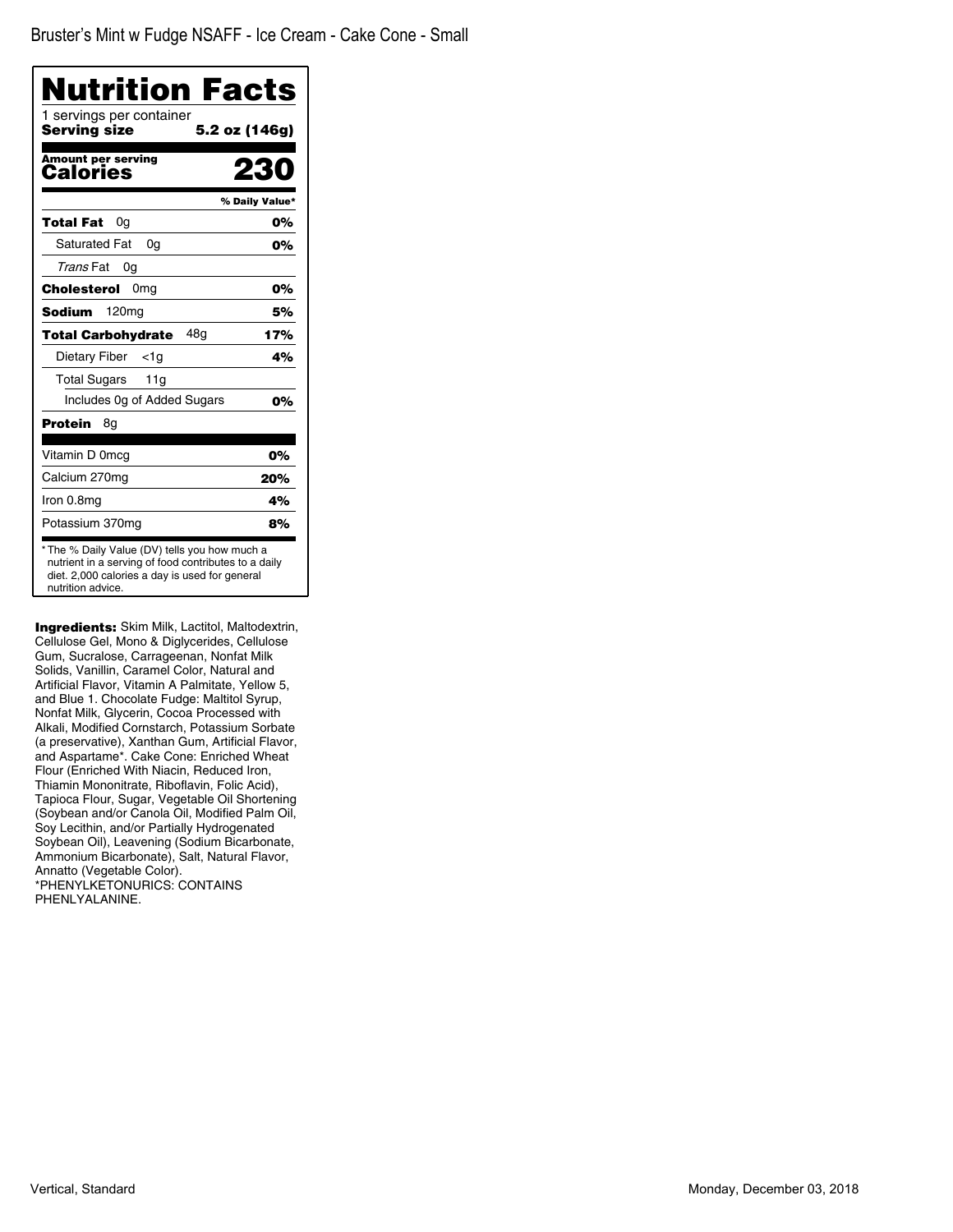| Nutrition Facts                          |                |
|------------------------------------------|----------------|
| 1 servings per container<br>Serving size | 7.7 oz (216g)  |
| <b>Amount per serving</b><br>Calories    | 330            |
|                                          | % Daily Value* |
| Total Fat<br>0g                          | 0%             |
| <b>Saturated Fat</b><br>0a               | 0%             |
| Trans Fat<br>0a                          |                |
| 0 <sub>mg</sub><br>Cholesterol           | 0%             |
| 180 <sub>mg</sub><br>Sodium              | 8%             |
| 70g<br><b>Total Carbohydrate</b>         | 25%            |
| Dietary Fiber<br>1g                      | 4%             |
| <b>Total Sugars</b><br>16g               |                |
| Includes 0g of Added Sugars              | 0%             |
| Protein<br>11g                           |                |
| Vitamin D 0mcg                           | 0%             |
| Calcium 410mg                            | 30%            |
| Iron 1mg                                 | 6%             |
| Potassium 560mg                          | 10%            |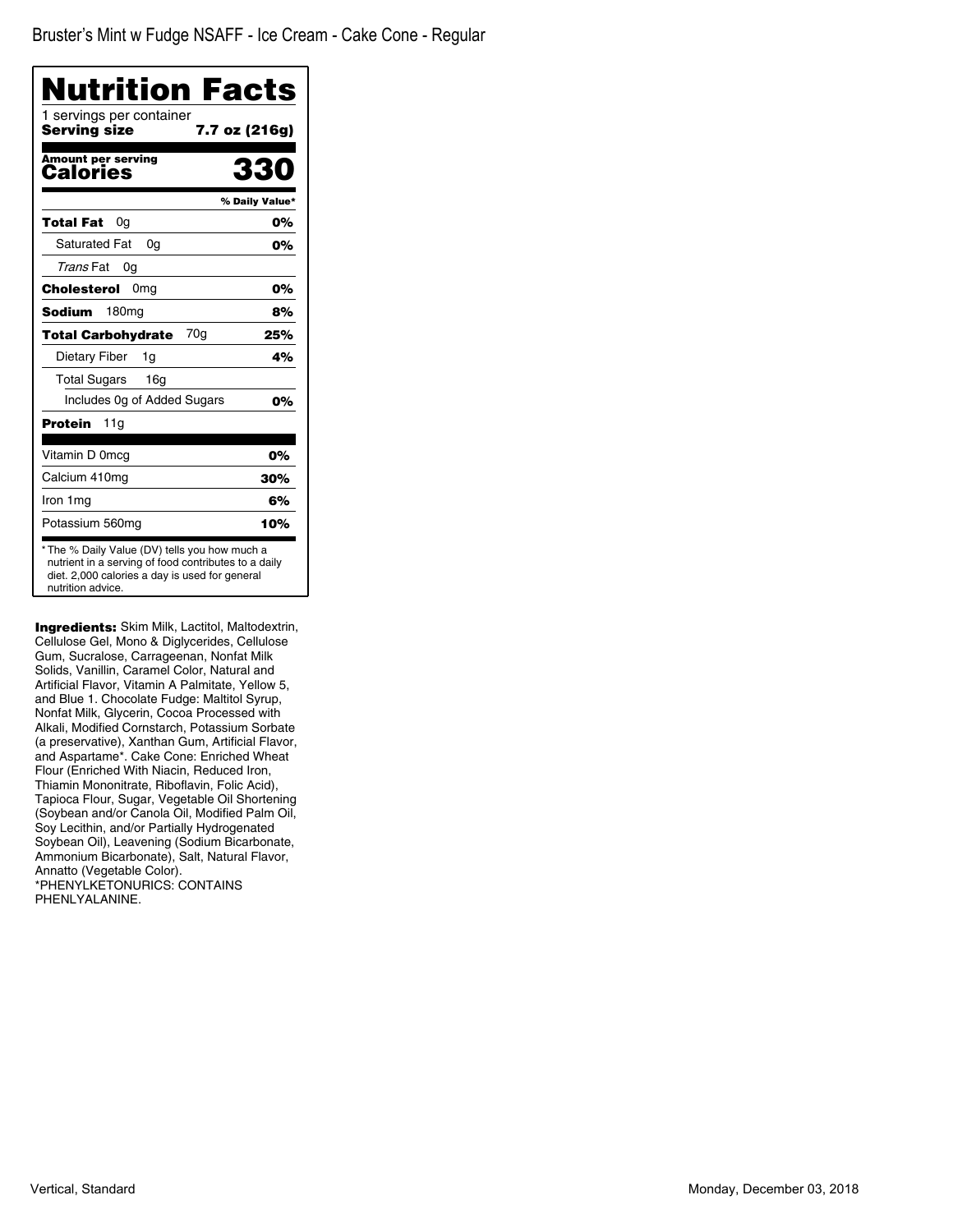| Nutrition Facts                          |                |
|------------------------------------------|----------------|
| 1 servings per container<br>Servina size | 10.2 oz (286g) |
| <b>Amount per serving</b><br>Calories    | 430            |
|                                          | % Daily Value* |
| Total Fat<br>0g                          | 0%             |
| <b>Saturated Fat</b><br>0a               | 0%             |
| Trans Fat<br>0g                          |                |
| Cholesterol<br>0 <sub>mg</sub>           | 0%             |
| <b>Sodium</b><br>230mg                   | 10%            |
| <b>Total Carbohydrate</b><br>92a         | 33%            |
| Dietary Fiber<br>2q                      | 7%             |
| <b>Total Sugars</b><br>22g               |                |
| Includes 0g of Added Sugars              | 0%             |
| Protein<br>15g                           |                |
| Vitamin D 0mcg                           | 0%             |
| Calcium 540mg                            | 40%            |
| Iron 1mg                                 | 6%             |
| Potassium 740mg                          | 15%            |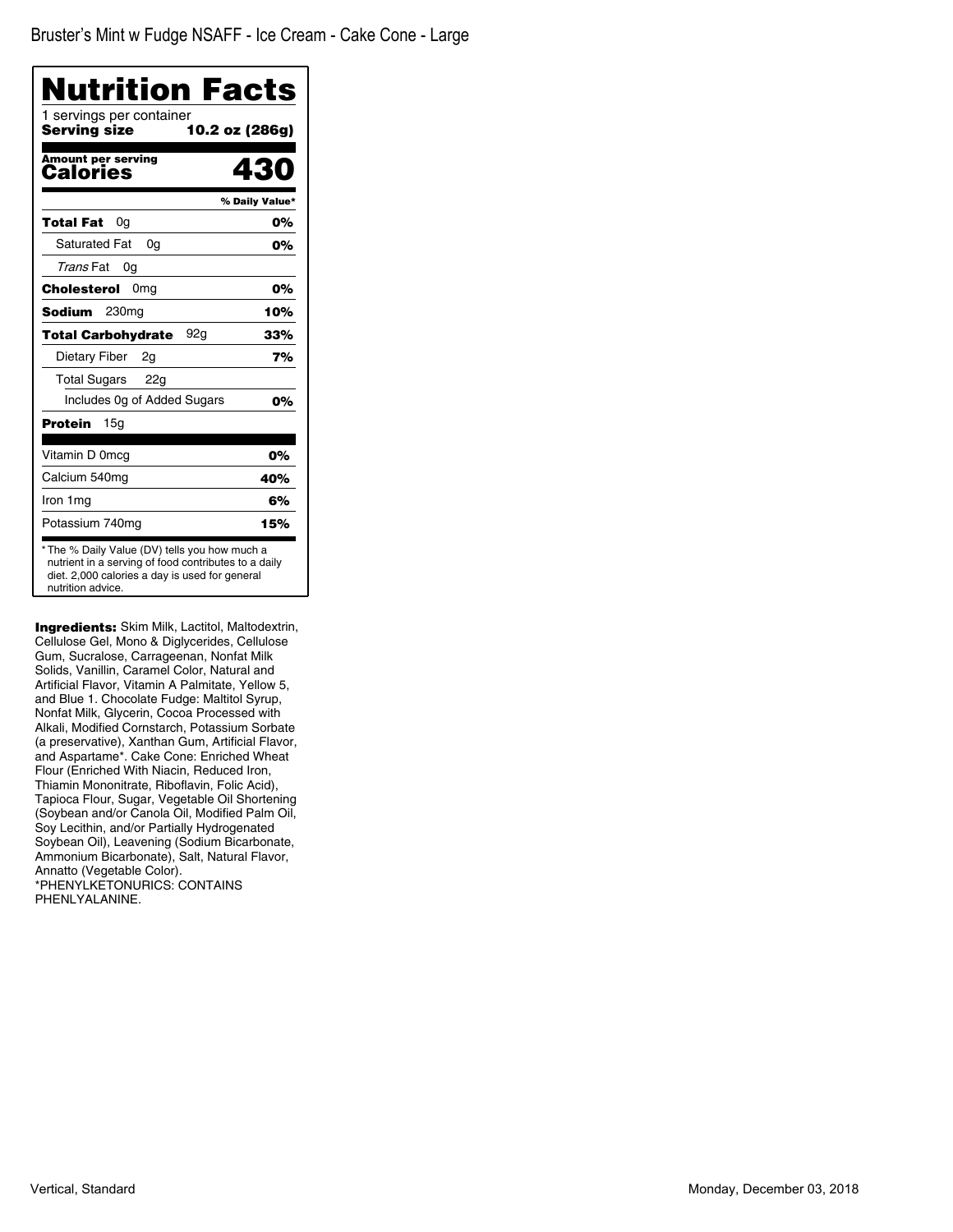| Nutrition Facts                                                                                                                                                              |                |
|------------------------------------------------------------------------------------------------------------------------------------------------------------------------------|----------------|
| 1 servings per container<br>Serving size                                                                                                                                     | 2.5 oz (70g)   |
| <b>Amount per serving</b><br>Calories                                                                                                                                        | mo             |
|                                                                                                                                                                              | % Daily Value* |
| Total Fat<br>0a                                                                                                                                                              | 0%             |
| <b>Saturated Fat</b><br>0a                                                                                                                                                   | 0%             |
| Trans Fat<br>0g                                                                                                                                                              |                |
| 0 <sub>mg</sub><br>Cholesterol                                                                                                                                               | 0%             |
| 55 <sub>mg</sub><br>Sodium                                                                                                                                                   | 2%             |
| <b>Total Carbohydrate</b><br>22a                                                                                                                                             | 8%             |
| Dietary Fiber<br>0g                                                                                                                                                          | 0%             |
| <b>Total Sugars</b><br>5g                                                                                                                                                    |                |
| Includes Og of Added Sugars                                                                                                                                                  | 0%             |
| Protein<br>4g                                                                                                                                                                |                |
| Vitamin D 0mcg                                                                                                                                                               | 0%             |
| Calcium 130mg                                                                                                                                                                | 10%            |
| Iron 0mg                                                                                                                                                                     | 0%             |
| Potassium 180mg                                                                                                                                                              | 4%             |
| * The % Daily Value (DV) tells you how much a<br>nutrient in a serving of food contributes to a daily<br>diet. 2,000 calories a day is used for general<br>nutrition advice. |                |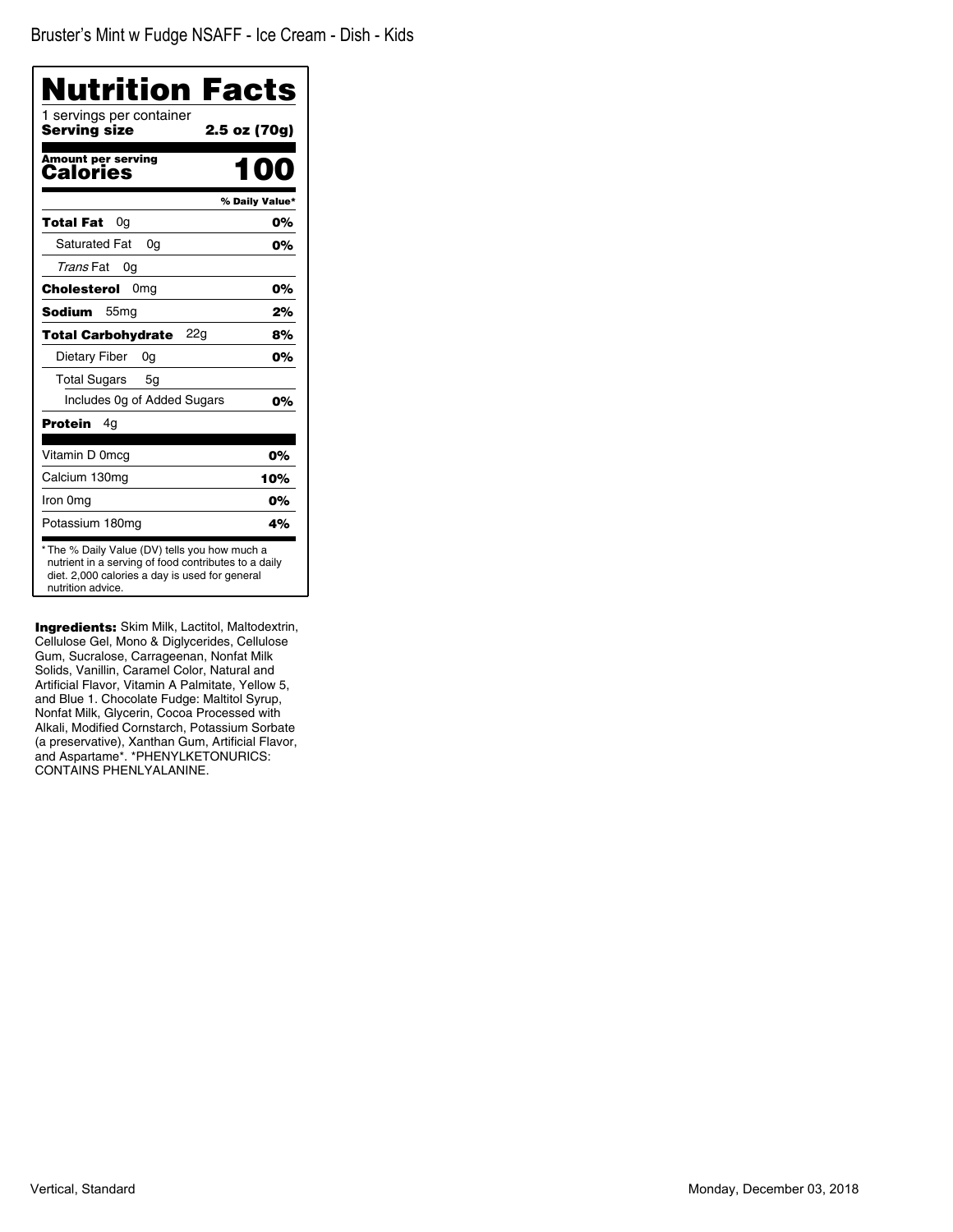| Nutrition Facts                                                                                                                                                              |                |
|------------------------------------------------------------------------------------------------------------------------------------------------------------------------------|----------------|
| 1 servings per container<br>Serving size                                                                                                                                     | 5 oz (140g)    |
| <b>Amount per serving</b><br>Calories                                                                                                                                        | 200            |
|                                                                                                                                                                              | % Daily Value* |
| Total Fat<br>0g                                                                                                                                                              | 0%             |
| <b>Saturated Fat</b><br>0a                                                                                                                                                   | 0%             |
| Trans Fat<br>0g                                                                                                                                                              |                |
| 0 <sub>mg</sub><br>Cholesterol                                                                                                                                               | 0%             |
| 110mg<br>Sodium                                                                                                                                                              | 5%             |
| 43q<br><b>Total Carbohydrate</b>                                                                                                                                             | 16%            |
| Dietary Fiber<br><1a                                                                                                                                                         | 4%             |
| <b>Total Sugars</b><br>11g                                                                                                                                                   |                |
| Includes Og of Added Sugars                                                                                                                                                  | 0%             |
| Protein<br>7g                                                                                                                                                                |                |
| Vitamin D 0mcg                                                                                                                                                               | 0%             |
| Calcium 270mg                                                                                                                                                                | 20%            |
| Iron 0.4mg                                                                                                                                                                   | 2%             |
| Potassium 370mg                                                                                                                                                              | 8%             |
| * The % Daily Value (DV) tells you how much a<br>nutrient in a serving of food contributes to a daily<br>diet. 2,000 calories a day is used for general<br>nutrition advice. |                |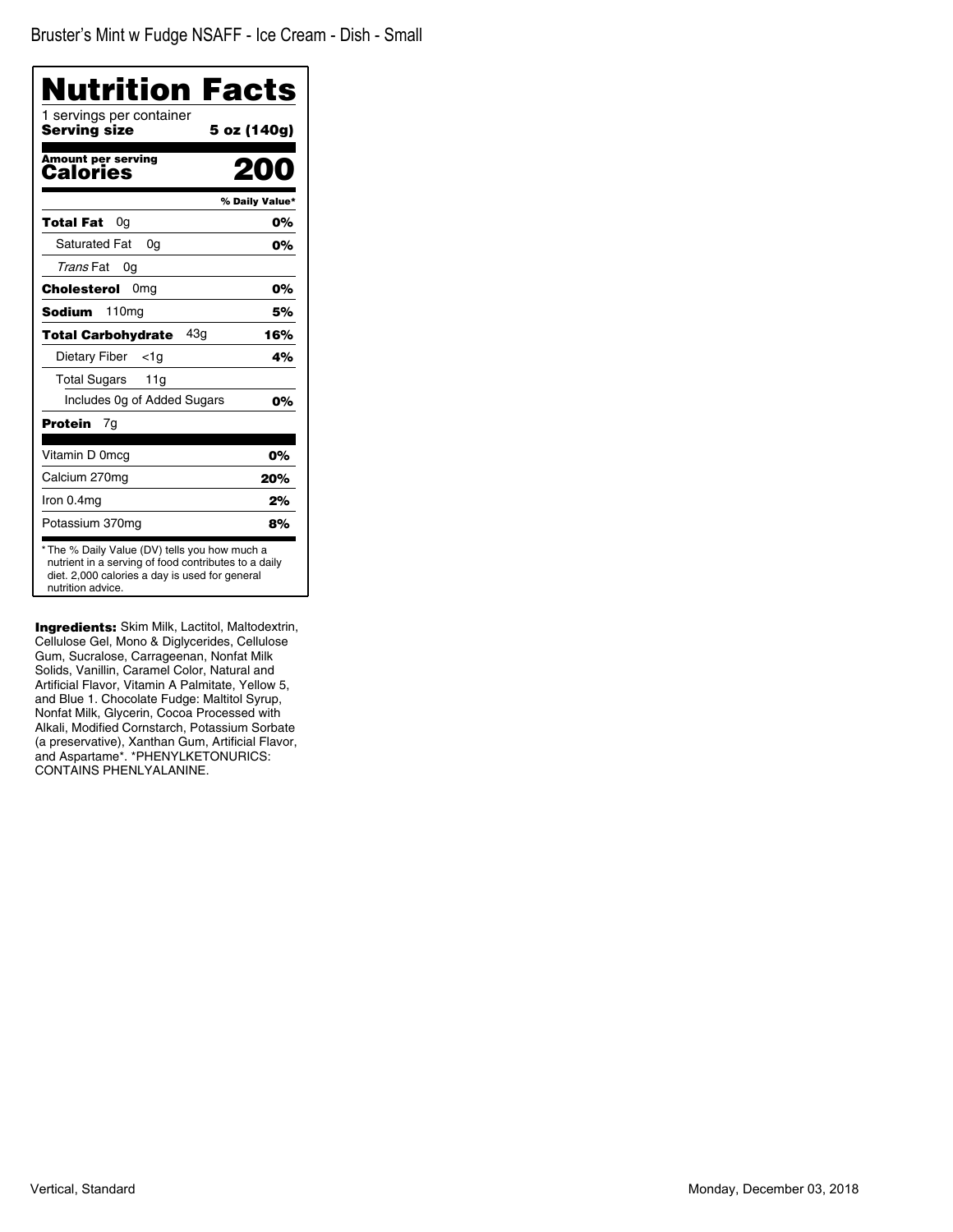Bruster's Mint w Fudge NSAFF - Ice Cream - Dish - Regular

| Nutrition Facts                                                                                                                                                              |                |
|------------------------------------------------------------------------------------------------------------------------------------------------------------------------------|----------------|
| 1 servings per container<br>Serving size<br>7.5 oz (210g)                                                                                                                    |                |
| <b>Amount per serving</b><br>Calories                                                                                                                                        | 300            |
|                                                                                                                                                                              | % Daily Value* |
| Total Fat<br>0g                                                                                                                                                              | 0%             |
| <b>Saturated Fat</b><br>0q                                                                                                                                                   | 0%             |
| Trans Fat<br>0g                                                                                                                                                              |                |
| Cholesterol<br>0 <sub>mq</sub>                                                                                                                                               | 0%             |
| 170 <sub>mg</sub><br><b>Sodium</b>                                                                                                                                           | 7%             |
| 65g<br>Total Carbohydrate                                                                                                                                                    | 24%            |
| Dietary Fiber<br>1g                                                                                                                                                          | 4%             |
| <b>Total Sugars</b><br>16 <sub>g</sub>                                                                                                                                       |                |
| Includes 0g of Added Sugars                                                                                                                                                  | 0%             |
| Protein<br>11g                                                                                                                                                               |                |
| Vitamin D 0mcg                                                                                                                                                               | 0%             |
| Calcium 400mg                                                                                                                                                                | 30%            |
| Iron 0.7mg                                                                                                                                                                   | 4%             |
| Potassium 550mg                                                                                                                                                              | 10%            |
| * The % Daily Value (DV) tells you how much a<br>nutrient in a serving of food contributes to a daily<br>diet. 2,000 calories a day is used for general<br>nutrition advice. |                |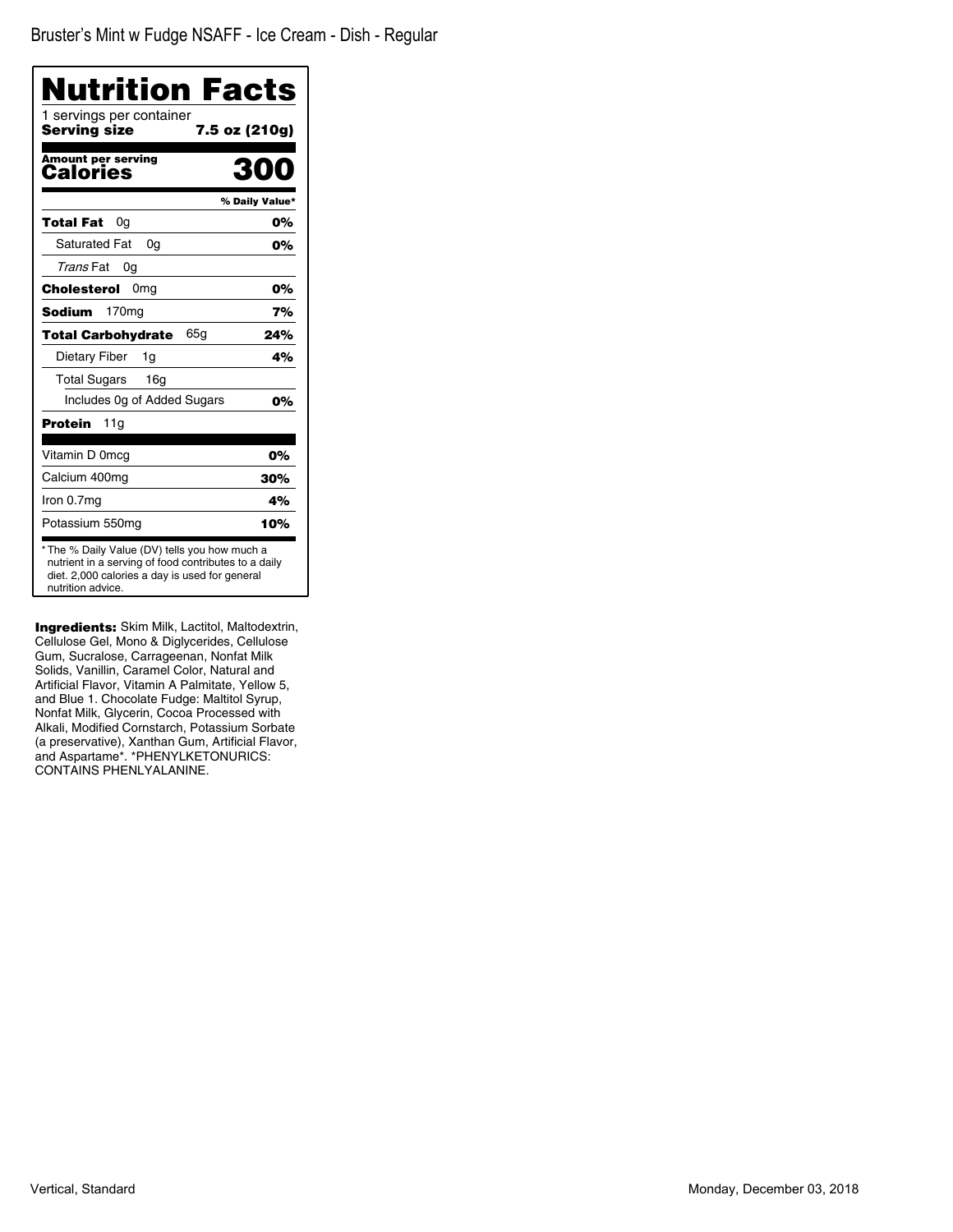| <b>Nutrition Facts</b>                                                                                                                                                       |                |
|------------------------------------------------------------------------------------------------------------------------------------------------------------------------------|----------------|
| 1 servings per container<br>Serving size<br>10 oz (280g)                                                                                                                     |                |
| <b>Amount per serving</b><br>Calories                                                                                                                                        | 410            |
|                                                                                                                                                                              | % Daily Value* |
| Total Fat<br>0a                                                                                                                                                              | 0%             |
| <b>Saturated Fat</b><br>0a                                                                                                                                                   | 0%             |
| Trans Fat<br>0g                                                                                                                                                              |                |
| Cholesterol<br>0 <sub>mg</sub>                                                                                                                                               | 0%             |
| Sodium<br>220 <sub>mg</sub>                                                                                                                                                  | 10%            |
| <b>Total Carbohydrate</b><br>87g                                                                                                                                             | 32%            |
| Dietary Fiber<br>2g                                                                                                                                                          | 7%             |
| <b>Total Sugars</b><br>22g                                                                                                                                                   |                |
| Includes Og of Added Sugars                                                                                                                                                  | 0%             |
| 14a<br>Protein                                                                                                                                                               |                |
| Vitamin D 0mcq                                                                                                                                                               | 0%             |
| Calcium 540mg                                                                                                                                                                | 40%            |
| Iron 0.9mg                                                                                                                                                                   | 6%             |
| Potassium 730mg                                                                                                                                                              | 15%            |
| * The % Daily Value (DV) tells you how much a<br>nutrient in a serving of food contributes to a daily<br>diet. 2,000 calories a day is used for general<br>nutrition advice. |                |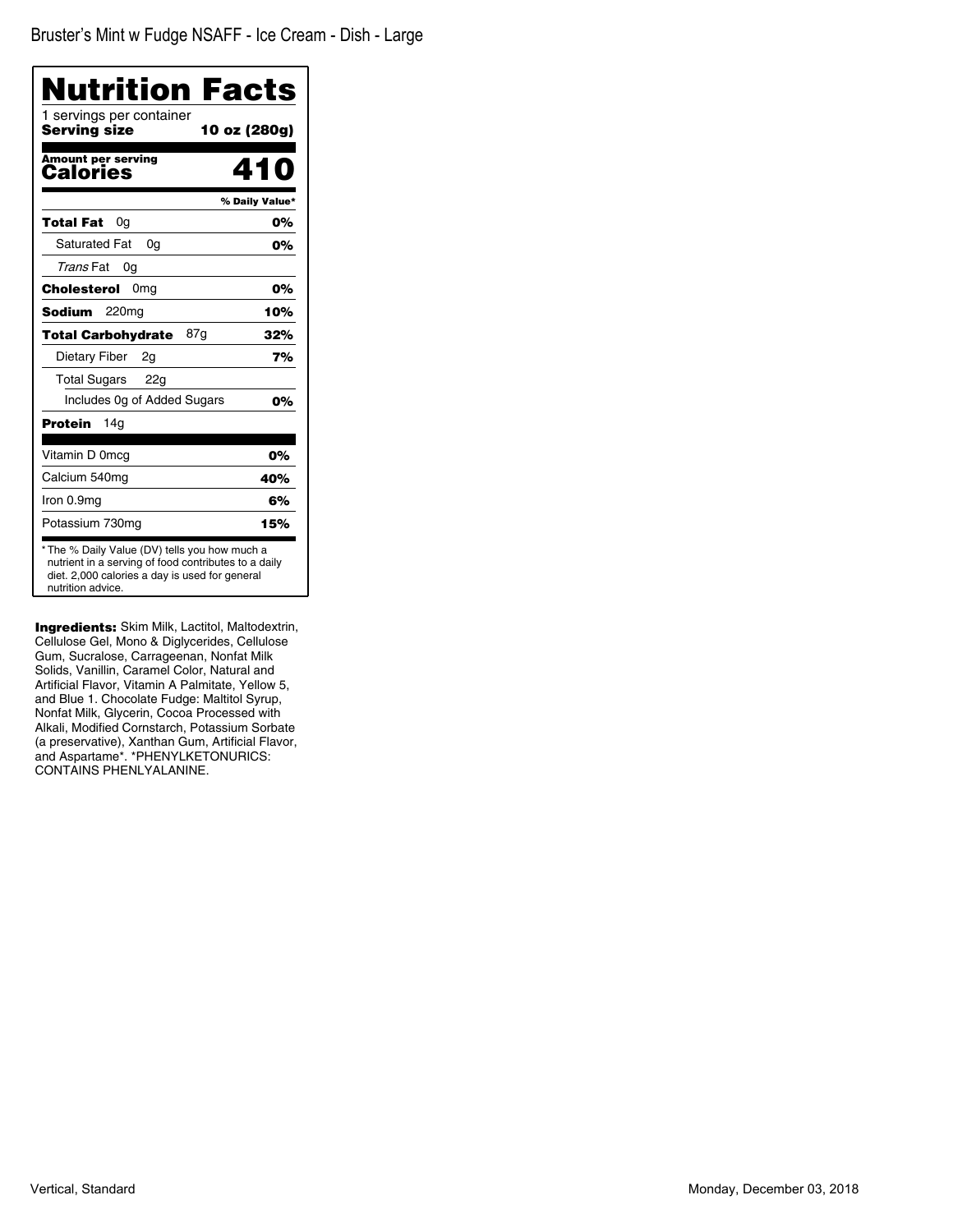| Nutrition Facts                          |                |
|------------------------------------------|----------------|
| 1 servings per container<br>Serving size | 3 oz (83g)     |
| <b>Amount per serving</b><br>Calories    | 150            |
|                                          | % Daily Value* |
| Total Fat<br>0g                          | 0%             |
| <b>Saturated Fat</b><br>0a               | 0%             |
| Trans Fat<br>0g                          |                |
| Cholesterol<br>0 <sub>mq</sub>           | 0%             |
| Sodium<br>75 <sub>mg</sub>               | 3%             |
| 34g<br><b>Total Carbohydrate</b>         | 12%            |
| Dietary Fiber<br>0a                      | 0%             |
| <b>Total Sugars</b><br>8g                |                |
| Includes 3g of Added Sugars              | 6%             |
| Protein<br>4g                            |                |
| Vitamin D 0mcg                           | 0%             |
| Calcium 150mg                            | 10%            |
| Iron 0.6mg                               | 4%             |
| Potassium 200mg                          | 4%             |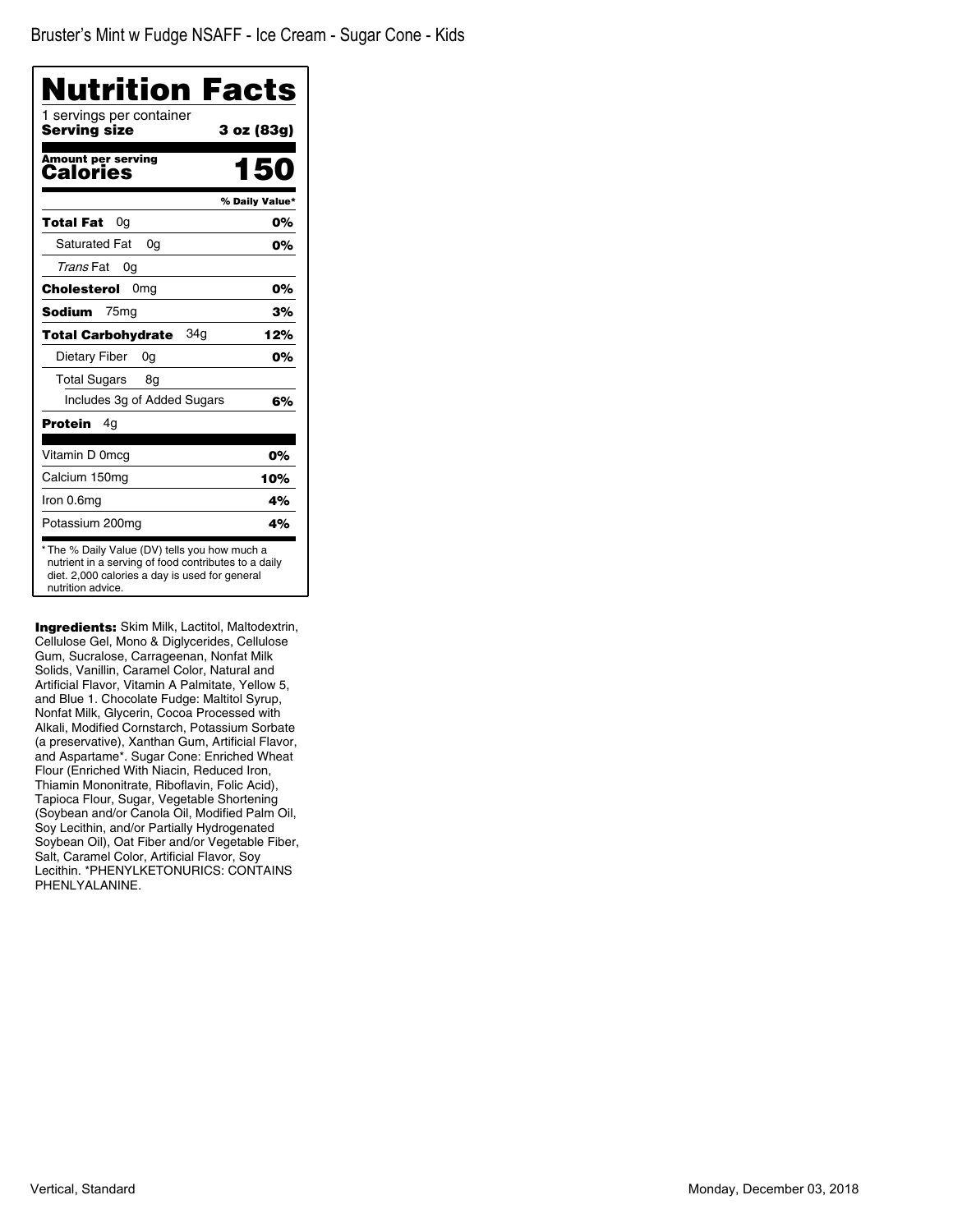| <b>Nutrition Facts</b>                   |                |
|------------------------------------------|----------------|
| 1 servings per container<br>Serving size | 5.5 oz (153g)  |
| <b>Amount per serving</b><br>Calories    |                |
|                                          | % Daily Value* |
| Total Fat<br>0g                          | 0%             |
| <b>Saturated Fat</b><br>0a               | 0%             |
| Trans Fat<br>0g                          |                |
| Cholesterol<br>0 <sub>mg</sub>           | 0%             |
| Sodium<br>130 <sub>mq</sub>              | 6%             |
| <b>Total Carbohydrate</b><br>55a         | 20%            |
| Dietary Fiber<br><1a                     | 4%             |
| <b>Total Sugars</b><br>14g               |                |
| Includes 3g of Added Sugars              | 6%             |
| Protein<br>8g                            |                |
| Vitamin D 0mcg                           | 0%             |
| Calcium 290mg                            | 20%            |
| Iron 0.8mg                               | 4%             |
| Potassium 390mg                          | 8%             |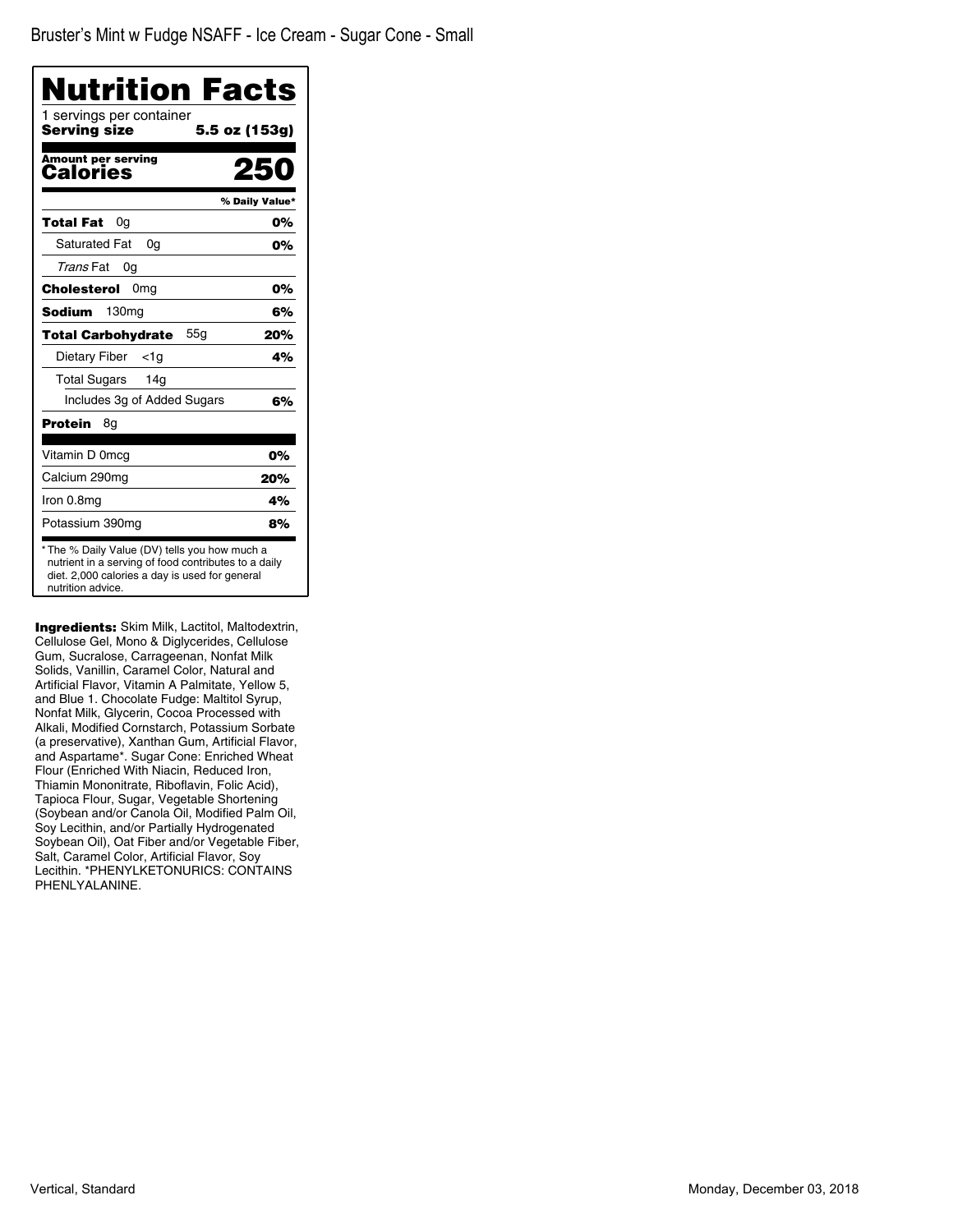| Nutrition Facts                          |                |
|------------------------------------------|----------------|
| 1 servings per container<br>Serving size | 8 oz (223g)    |
| <b>Amount per serving</b><br>Calories    | 360            |
|                                          | % Daily Value* |
| Total Fat<br>0g                          | 0%             |
| <b>Saturated Fat</b><br>0q               | 0%             |
| Trans Fat<br>0g                          |                |
| Cholesterol<br>0 <sub>mg</sub>           | 0%             |
| <b>Sodium</b><br>190 <sub>mg</sub>       | 8%             |
| 77g<br><b>Total Carbohydrate</b>         | 28%            |
| Dietary Fiber<br>1g                      | 4%             |
| <b>Total Sugars</b><br>19 <sub>q</sub>   |                |
| Includes 3g of Added Sugars              | 6%             |
| <b>Protein</b><br>11g                    |                |
| Vitamin D 0mcg                           | 0%             |
| Calcium 430mg                            | 35%            |
| Iron 1mg                                 | 6%             |
| Potassium 570mg                          | 10%            |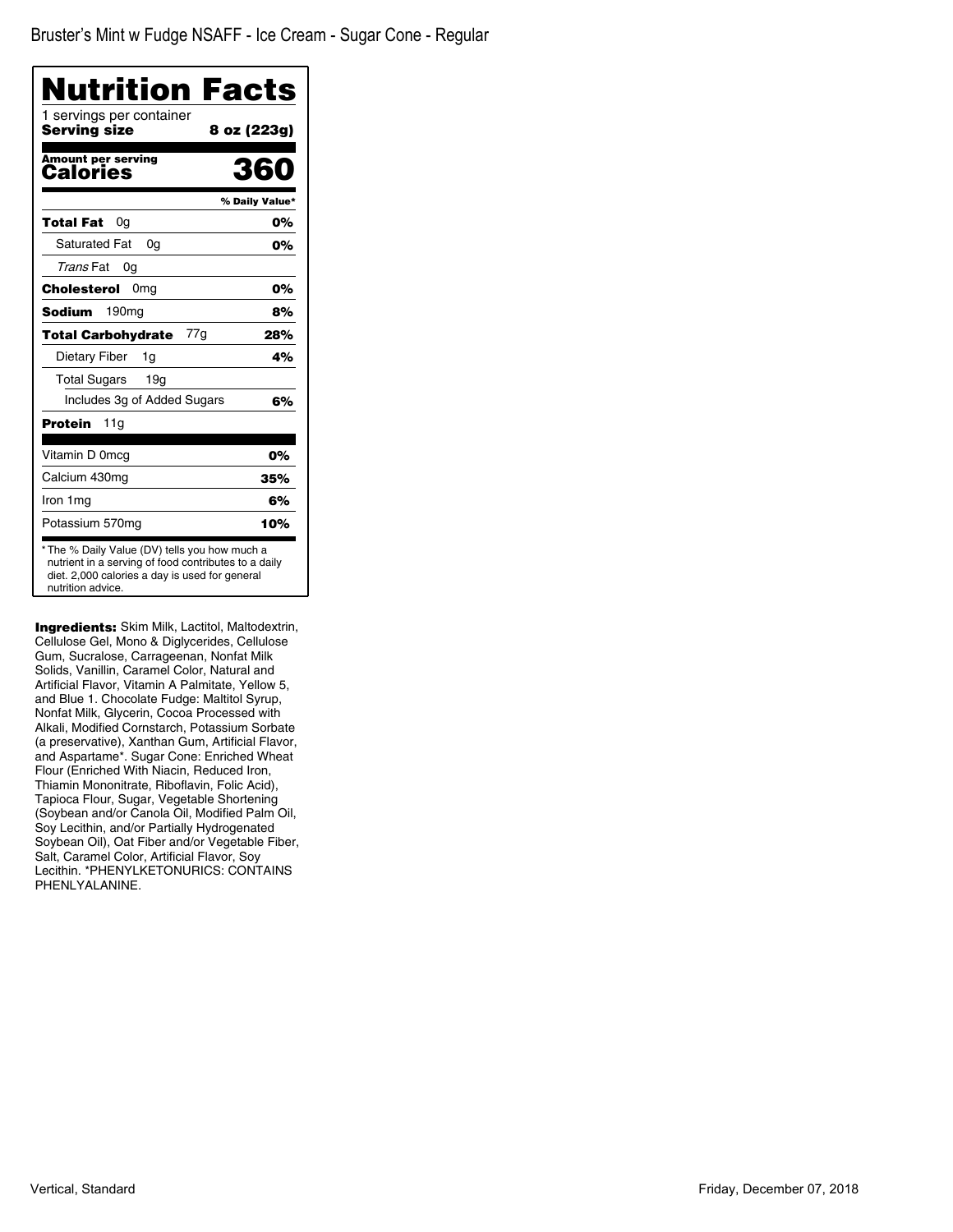| Nutrition Facts                          |                |
|------------------------------------------|----------------|
| 1 servings per container<br>Serving size | 10.5 oz (293g) |
| <b>Amount per serving</b><br>Calories    | 460            |
|                                          | % Daily Value* |
| 0.5q<br>Total Fat                        | 1%             |
| <b>Saturated Fat</b><br>0a               | 0%             |
| Trans Fat<br>0g                          |                |
| Cholesterol<br>0 <sub>mg</sub>           | 0%             |
| <b>Sodium</b><br>240 <sub>mg</sub>       | 10%            |
| 99g<br><b>Total Carbohydrate</b>         | 36%            |
| Dietary Fiber<br>2g                      | 7%             |
| <b>Total Sugars</b><br>25g               |                |
| Includes 3g of Added Sugars              | 6%             |
| Protein<br>15g                           |                |
| Vitamin D 0mcg                           | 0%             |
| Calcium 560mg                            | 45%            |
| Iron 1mg                                 | 6%             |
| Potassium 750mg                          | 15%            |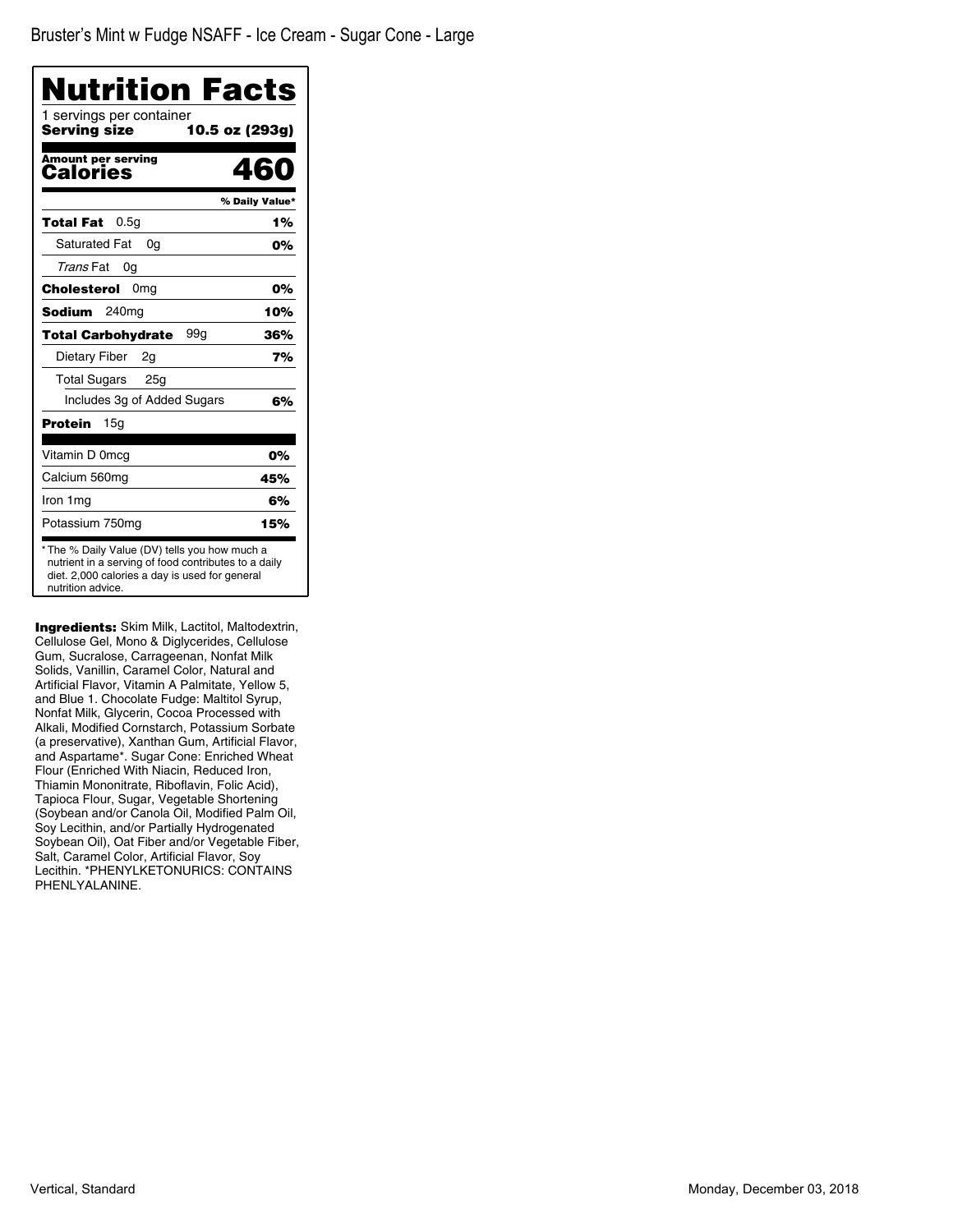| <b>Nutrition Facts</b>                                                                                                                                                       |                |
|------------------------------------------------------------------------------------------------------------------------------------------------------------------------------|----------------|
| 1 servings per container<br>3.6 oz (100g)<br>Serving size                                                                                                                    |                |
| <b>Amount per serving</b><br>Calories                                                                                                                                        |                |
|                                                                                                                                                                              | % Daily Value* |
| Total Fat<br>Зg                                                                                                                                                              | 4%             |
| <b>Saturated Fat</b><br>1q                                                                                                                                                   | 5%             |
| Trans Fat<br>0a                                                                                                                                                              |                |
| 10 <sub>mg</sub><br>Cholesterol                                                                                                                                              | 3%             |
| <b>Sodium</b><br>55 <sub>mg</sub>                                                                                                                                            | 2%             |
| 45a<br><b>Total Carbohydrate</b>                                                                                                                                             | 16%            |
| Dietary Fiber<br>0g                                                                                                                                                          | 0%             |
| <b>Total Sugars</b><br>16g                                                                                                                                                   |                |
| Includes 10g of Added Sugars                                                                                                                                                 | 20%            |
| Protein<br>5g                                                                                                                                                                |                |
| Vitamin D 0mcg                                                                                                                                                               | 0%             |
| Calcium 130mg                                                                                                                                                                | 10%            |
| Iron 0.8mg                                                                                                                                                                   | 4%             |
| Potassium 180mg                                                                                                                                                              | 4%             |
| * The % Daily Value (DV) tells you how much a<br>nutrient in a serving of food contributes to a daily<br>diet. 2,000 calories a day is used for general<br>nutrition advice. |                |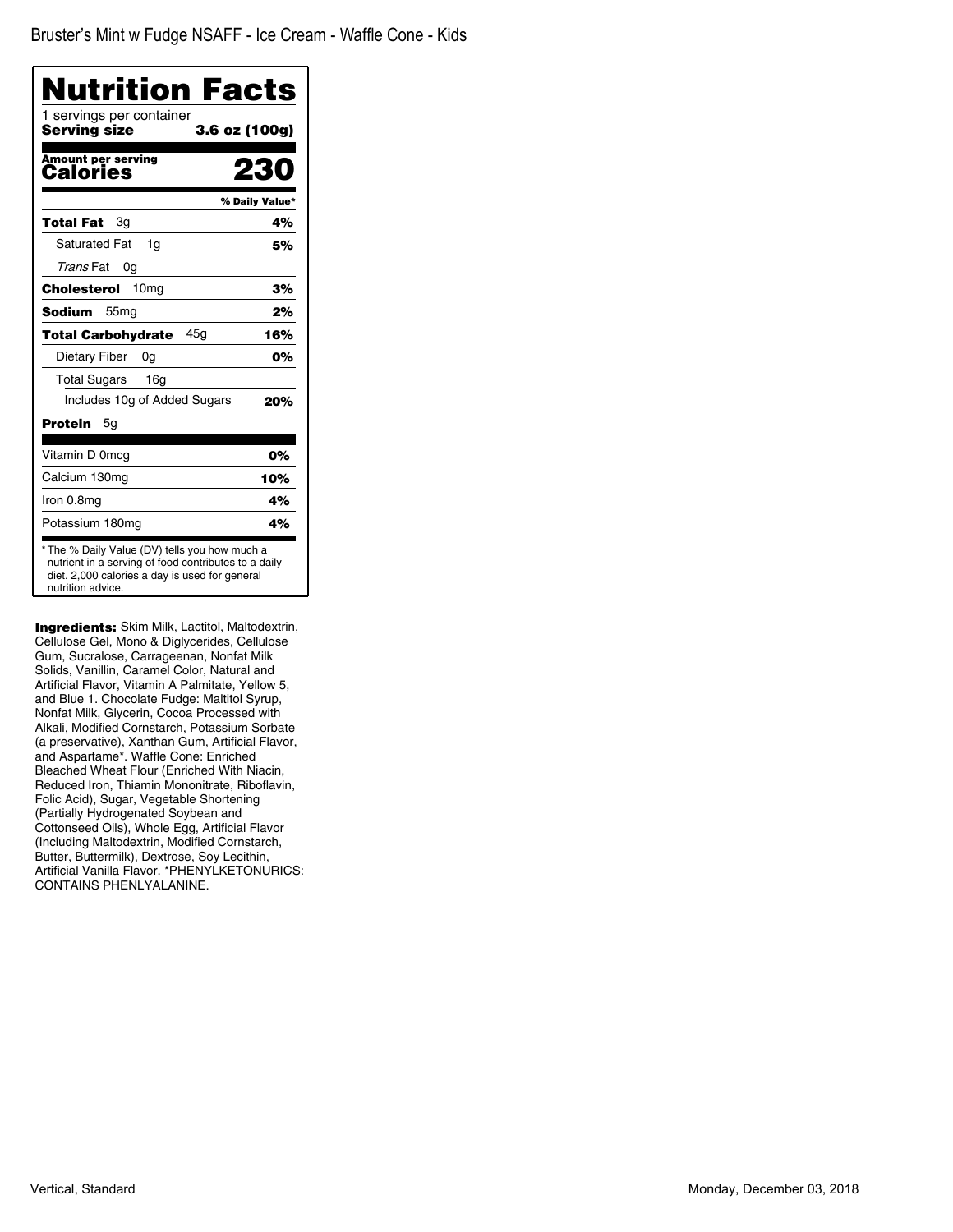| Nutrition Facts                          |                |
|------------------------------------------|----------------|
| 1 servings per container<br>Serving size | 6.1 oz (170g)  |
| <b>Amount per serving</b><br>Calories    | ८८०            |
|                                          | % Daily Value* |
| 3.5 <sub>q</sub><br>Total Fat            | 4%             |
| <b>Saturated Fat</b><br>1q               | 5%             |
| Trans Fat<br>0g                          |                |
| 10 <sub>mg</sub><br>Cholesterol          | 3%             |
| <b>Sodium</b><br>110 <sub>mg</sub>       | 5%             |
| 66a<br><b>Total Carbohydrate</b>         | 24%            |
| Dietary Fiber<br>$<$ 1g                  | 4%             |
| Total Sugars<br>21g                      |                |
| Includes 10g of Added Sugars             | 20%            |
| Protein<br>9g                            |                |
| Vitamin D 0mcg                           | 0%             |
| Calcium 270mg                            | 20%            |
| Iron 1 mg                                | 6%             |
| Potassium 370mg                          | 8%             |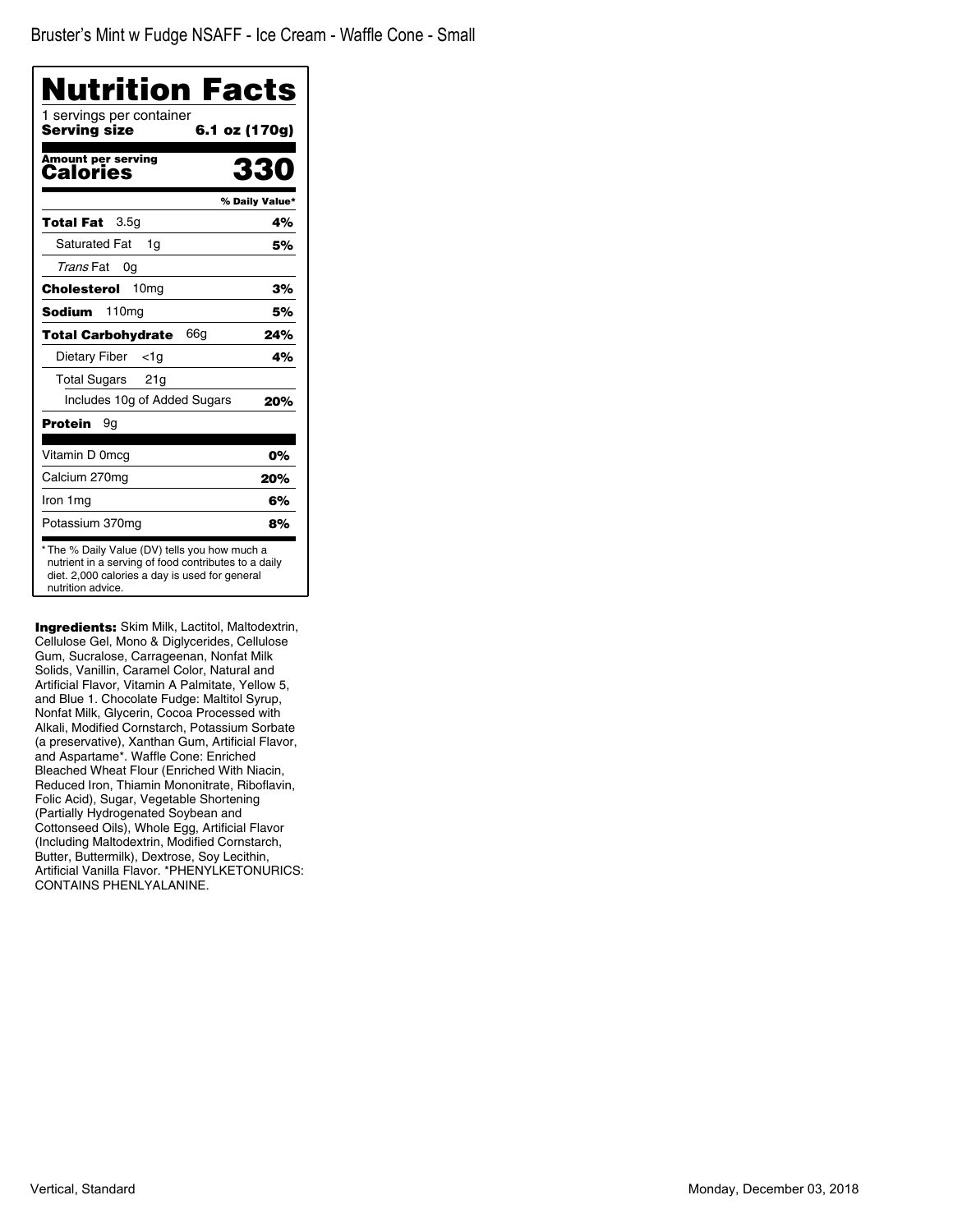| Nutrition Facts                          |                |
|------------------------------------------|----------------|
| 1 servings per container<br>Servina size | 8.6 oz (240g)  |
| <b>Amount per serving</b><br>Calories    | 430            |
|                                          | % Daily Value* |
| 3.5 <sub>q</sub><br>Total Fat            | 4%             |
| <b>Saturated Fat</b><br>1g               | 5%             |
| Trans Fat<br>0g                          |                |
| 10 <sub>mg</sub><br>Cholesterol          | 3%             |
| <b>Sodium</b><br>170 <sub>mg</sub>       | 7%             |
| 88g<br><b>Total Carbohydrate</b>         | 32%            |
| Dietary Fiber<br>1g                      | 4%             |
| <b>Total Sugars</b><br>26a               |                |
| Includes 10g of Added Sugars             | 20%            |
| 12g<br>Protein                           |                |
| Vitamin D 0mcg                           | 0%             |
| Calcium 410mg                            | 30%            |
| Iron 1mg                                 | 6%             |
| Potassium 550mg                          | 10%            |